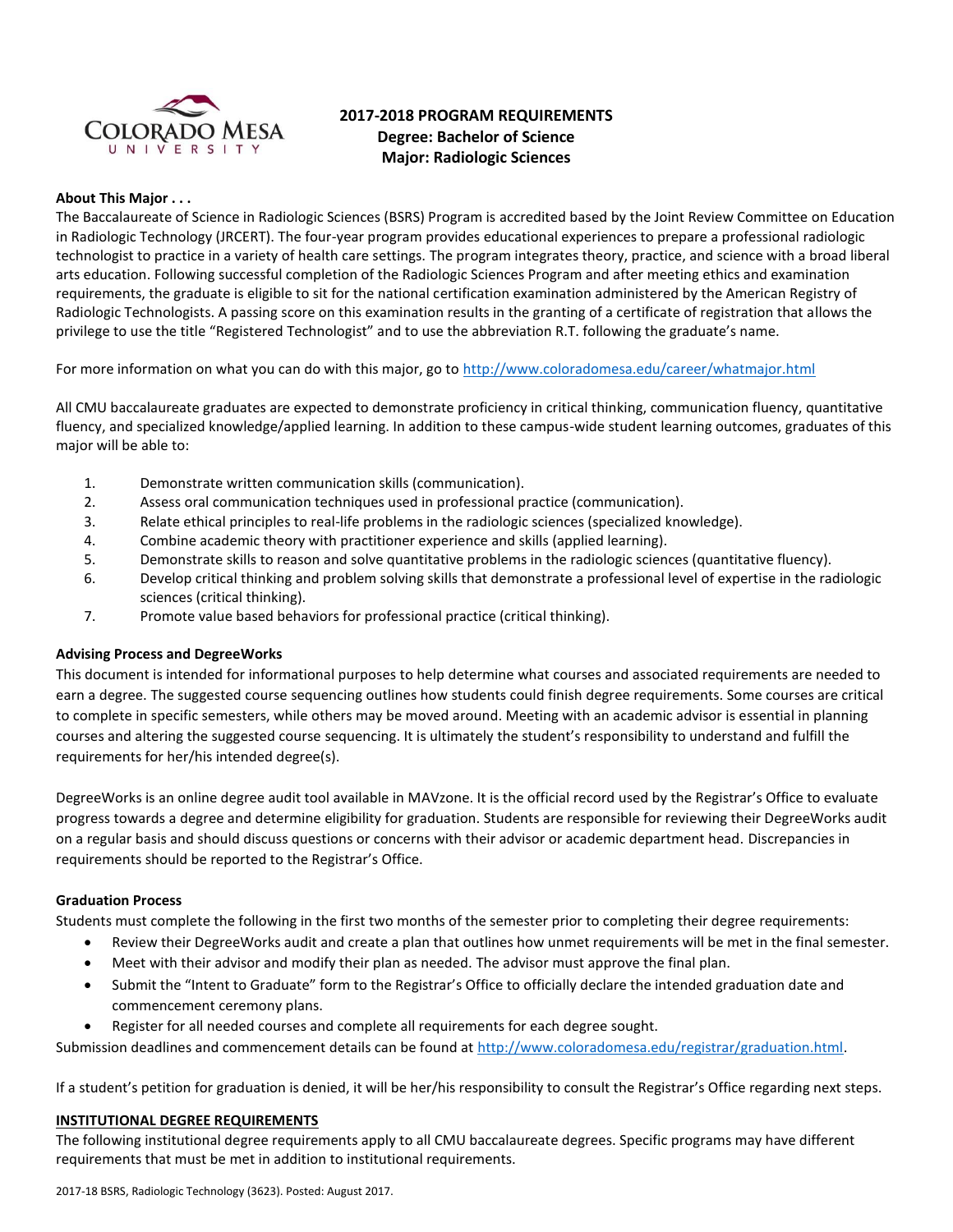- 120 semester hours minimum.
- Students must complete a minimum of 30 of the last 60 hours of credit at CMU, with at least 15 semester hours in major discipline courses numbered 300 or higher.
- 40 upper-division credits.
- 2.00 cumulative GPA or higher in all CMU coursework.
- A course may only be used to fulfill one requirement for each degree/certificate.
- No more than six semester hours of independent study courses can be used toward the degree.
- Non-traditional credit, such as advanced placement, credit by examination, credit for prior learning, cooperative education and internships, cannot exceed 30 semester credit hours for a baccalaureate degree; A maximum of 15 of the 30 credits may be for cooperative education, internships, and practica.
- Pre-collegiate courses (usually numbered below 100) cannot be used for graduation.
- Capstone exit assessment/projects (e.g., Major Field Achievement Test) requirements are identified under Program-Specific Degree Requirements.
- The Catalog Year determines which program sheet and degree requirements a student must fulfill in order to graduate. Visit with your advisor or academic department to determine which catalog year and program requirements you should follow.
- See "Requirements for Undergraduate Degrees and Certificates" in the catalog for a complete list of graduation requirements.

# **PROGRAM-SPECIFIC DEGREE REQUIREMENTS**

- C or higher in coursework toward foundation courses.
- C or higher in coursework toward the major content area.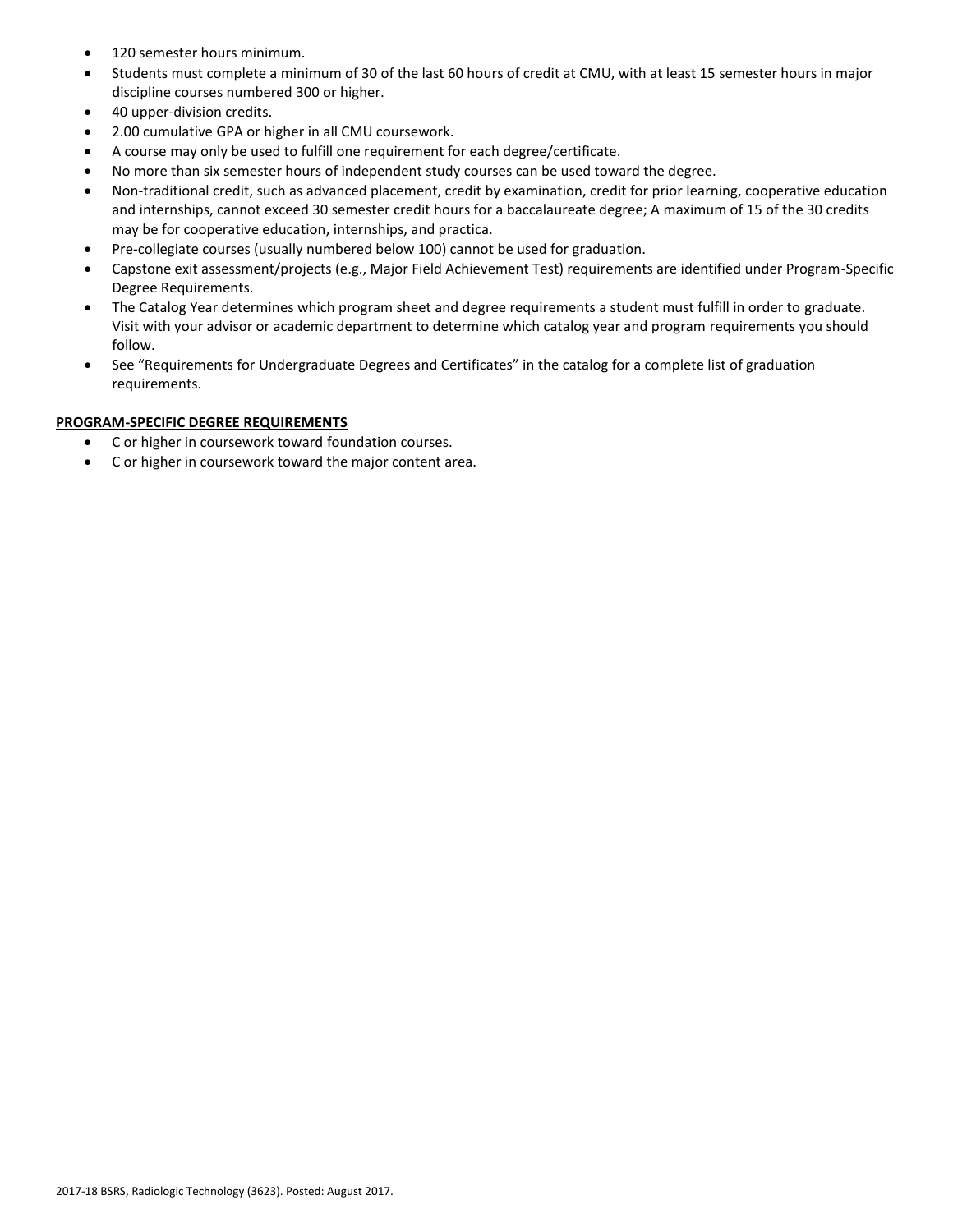### **ESSENTIAL LEARNING REQUIREMENTS** (31 semester hours)

See the current catalog for a list of courses that fulfill the requirements below. If a course is an Essential Learning option and a requirement for your major, you must use it to fulfill the major requirement and make a different selection for the Essential Learning requirement.

**English** (6 semester hours, must receive a grade of "C" or better and must be completed by the time the student has 60 semester hours.)

- $\Box$  ENGL 111 English Composition (3)
- $\Box$  ENGL 112 English Composition (3)

**Mathematics** (3 semester hours, must receive a grade of "C" or better, must be completed by the time the student has 60 semester hours.)

 MATH 113 -College Algebra (4\*) or higher \*3 credits apply to the Essential Learning requirements and 1 credit applies to elective credit

### **Humanities** (3 semester hours)

 $\Box$  Select one Humanities course (3)

### **Social and Behavioral Sciences** (6 semester hours)

- $\square$  Select one Social and Behavioral Sciences course (PSYC 150 General Psychology recommended) (3)
- Select one Social and Behavioral Sciences course (PSYC 233 Human Growth and Development recommended) (3)

### **Natural Sciences** (7 semester hours, one course must include a lab)

- $\Box$  Select one Natural Sciences course (3)
- $\square$  Select one Natural Sciences course with a lab (BIOL 101/BIOL 101L General Human Biology recommended) (4)

### **History** (3 semester hours)

 $\square$  Select one History course (3)

### **Fine Arts** (3 semester hours)

 $\Box$  Select one Fine Arts course (3)

# **OTHER LOWER-DIVISION REQUIREMENTS**

# **Wellness Requirement** (2 semester hours)

- $\Box$  KINE 100 Health and Wellness (1)
- $\Box$  Select one Activity course (1)

# **Essential Learning Capstone** (4 semester hours)

Essential Learning Capstone must be taken after completion of the Essential Learning English and Mathematics requirements, and when a student has earned between 45 and 75 hours.

- $\Box$  ESSL 290 Maverick Milestone (3)
- $\square$  ESSL 200 Essential Speech (1)

# **FOUNDATION COURSES** (15-16 semester hours)

- $\Box$  BIOL 209 Human Anatomy and Physiology I (3)
- $\Box$  BIOL 209L Human Anatomy and Physiology I Laboratory (1)
- $\Box$  BIOL 210 Human Anatomy and Physiology II (3)
- $\Box$  BIOL 210L Human Anatomy and Physiology II Laboratory (1)
- $\Box$  BIOL 241 Pathophysiology (4)
- $\Box$  One of the following courses:
	- STAT 200 Probability and Statistics (3)

STAT 215 - Statistics for the Social and Behavioral Sciences (4)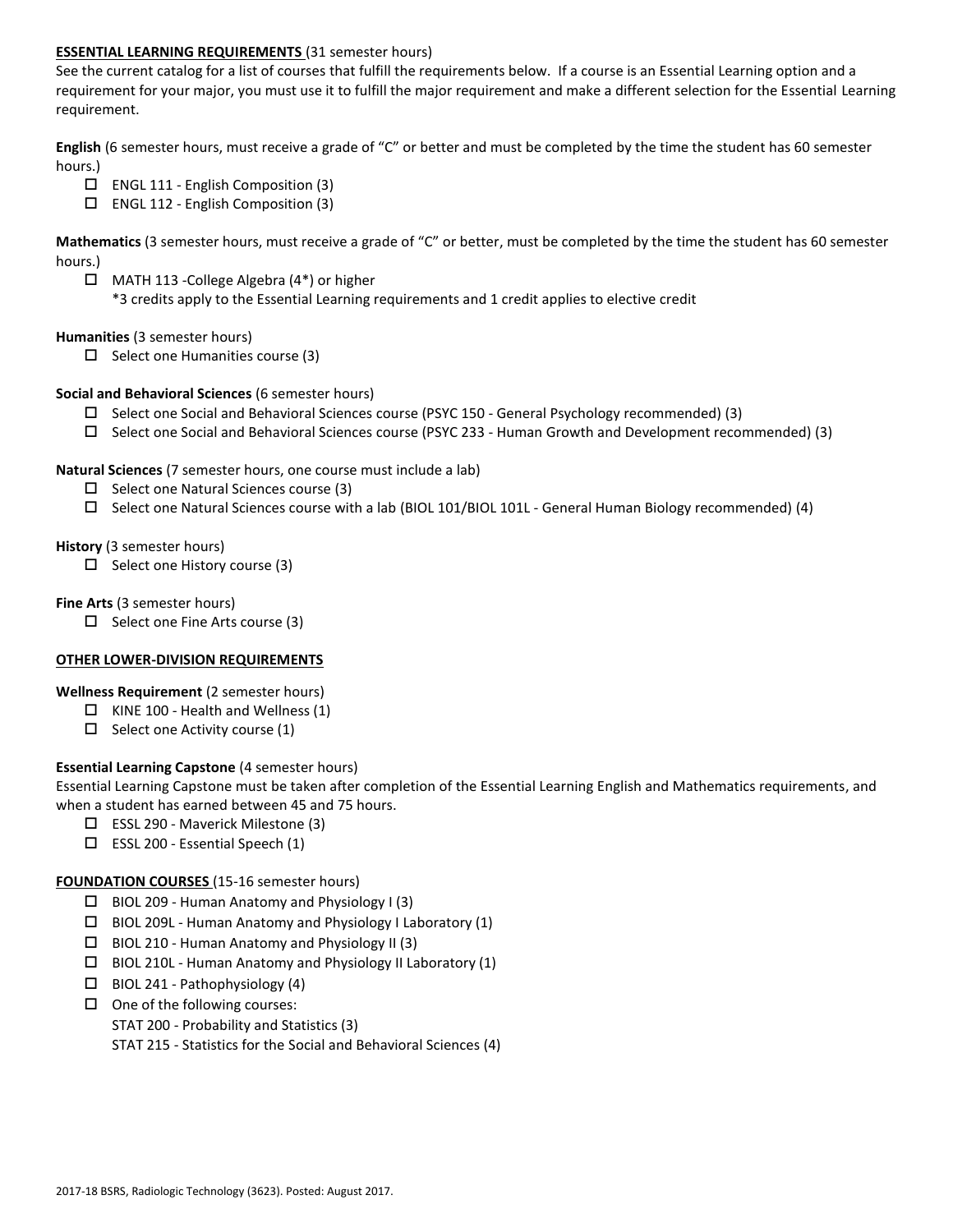### **BS, RADIOLOGIC SCIENCES REQUIREMENTS** (65 semester hours)

**Core Courses** (46 semester hours)

- RADS 320 Intro to Radiologic Technology and Patient Care (3)
- RADS 320L Intro to Radiologic Technology and Patient Care Laboratory (1)
- $\Box$  RADS 321 Radiographic Anatomy and Positioning I (2)
- RADS 321L Radiographic Anatomy and Positioning I Laboratory (1)
- $\Box$  RADS 322 Principles of Radiographic Exposure (2)
- RADS 322L Principles of Radiographic Exposure Laboratory (1)
- $\Box$  RADS 323 Digital Imaging (2)
- $\Box$  RADS 331 Radiographic Anatomy and Positioning II (2)
- $\Box$  RADS 331L Radiographic Anatomy and Positioning II Laboratory (1)
- $\Box$  RADS 332 Specialized Imaging (2)
- RADS 333 Imaging Equipment and QA (2)
- RADS 333L Imaging Equipment & QA Laboratory (1)
- $\Box$  RADS 334 Image Analysis I (2)
- RADS 335 Radiation Biology & Protection (2)
- $\Box$  RADS 354 Image Analysis II (2)
- RADS 451 Imaging Pathology (3)
- RADS 452 Sectional Anatomy (3)
- □ RADS 453 Advanced Patient Care (3)
- $\Box$  RADS 461 Principles of Computed Tomography (2)
- RADS 462 Leadership and Management (3)
- $\Box$  RADS 463 Information Literacy in Radiologic Science (3)
- RADS 464 Senior Capstone (3)

# **Clinical Courses** (19 semester hours)

- $\Box$  RADS 329 Radiographic Clinical Experience I (1)
- $\Box$  RADS 339 Radiographic Clinical Experience II (4)
- RADS 449 Radiographic Clinical Experience III (6)
- $\Box$  RADS 459 Radiographic Clinical Experience IV (5)
- $\Box$  RADS 469 Radiographic Clinical Experience V (3)

**GENERAL ELECTIVES** (All college level courses appearing on your final transcript, not listed above that will bring your total semester hours to 120 hours. 3 semester hours)

MATH 113 - College Algebra (1)

 \_\_\_\_\_\_\_\_\_\_\_\_\_\_\_\_\_\_\_\_\_\_\_\_\_\_\_\_\_\_\_\_\_\_\_\_\_\_\_\_\_\_\_\_\_\_\_\_\_\_\_\_\_\_\_\_\_\_\_\_ \_\_\_\_\_\_\_\_\_\_\_\_\_\_\_\_\_\_\_\_\_\_\_\_\_\_\_\_\_\_\_\_\_\_\_\_\_\_\_\_\_\_\_\_\_\_\_\_\_\_\_\_\_\_\_\_\_\_\_\_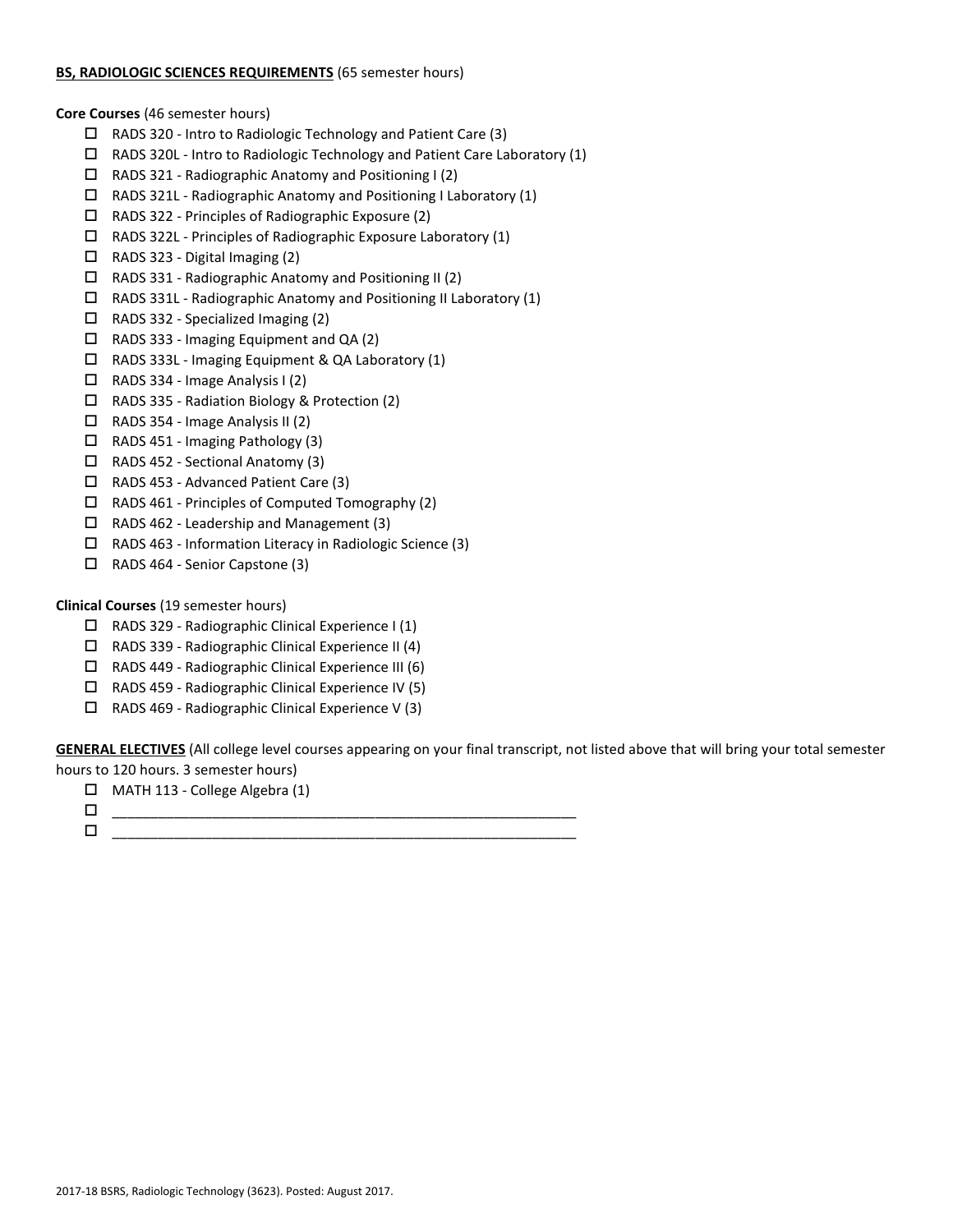### **Freshman Year, Fall Semester: 14 credits**

- ENGL 111 English Composition (3)
- PSYC 150 General Psychology (3)
- KINE 100 Health and Wellness (1)
- Essential Learning History (3)
- BIOL 101 General Human Biology (3) and BIOL 101L General Human Biology Laboratory (1)

### **Freshman Year, Spring Semester: 14 credits**

- ENGL 112 English Composition (3)
- MATH 113 College Algebra (4)
- PSYC 233 Human Growth and Development (3)
- BIOL 209 Human Anatomy and Physiology I (3) and BIOL 209L Human Anatomy and Physiology I Laboratory (1)

### **Sophomore Year, Fall Semester: 14 credits**

- Essential Learning Fine Arts (3)
- **Essential Learning Humanities (3**
- Essential Learning Natural Science (3)
- BIOL 210 Human Anatomy and Physiology II (3) and BIOL 210L Human Anatomy and Physiology II Laboratory (1)
- KINA Activity (1)

### **Sophomore Year, Spring Semester: 13 credits**

- **BIOL 241 Pathophysiology (4)**
- ESSL 290 Maverick Milestone (3)
- ESSL 200 Essential Speech (1)
- STAT 200 Probability and Statistics (3) or STAT 215 Statistics for the Social and Behavioral Sciences (4)
- $\blacksquare$  Elective (1-2)

### **Junior Year, Fall Semester: 13 credits**

- RADS 320 Intro to Rad. Tech and Patient Care (3) and RADS 320L Intro to Rad.Tech and Patient Care Laboratory (1)
- RADS 321 Radiographic Anatomy/Positioning (2) and RADS 321L Radiographic Anatomy/ Positioning Laboratory (1)
- RADS 322 Principles of Radiographic Exposure (2) and RADS 322L Principles of Radiographic Exposure Laboratory (1)
- RADS 323 Digital Imaging (2)
- RADS 329 Radiographic Clinical Experience I (1)

### **Junior Year, Spring Semester: 16 credits**

- RADS 331 Radiographic Anatomy/ Positioning II (2) and RADS 331L Radiographic Anatomy/ Positioning II Laboratory (1)
- RADS 332 Specialized Imaging (2)
- RADS 333 Imaging Equipment and QA (2) and RADS 333L Imaging Equipment & QA Laboratory (1)
- RADS 334 Image Analysis I (2)
- RADS 335 Radiation Biology & Protection (2)
- RADS 339 Radiographic Clinical Experience II (4)

### **Junior Year, Summer Semester: 6 credits**

RADS 449 - Radiographic Clinical Experience III (6)

### **Senior Year, Fall Semester: 16 credits**

- RADS 354 Image Analysis II (2)
- RADS 451 Imaging Pathology (3)
- RADS 452 Sectional Anatomy (3)
- RADS 453 Advanced Patient Care (3)
- RADS 459 Radiographic Clinical Experience IV (5)

### **Senior Year, Spring Semester: 14 credits**

RADS 461 - Principles of Computed Tomography (2)